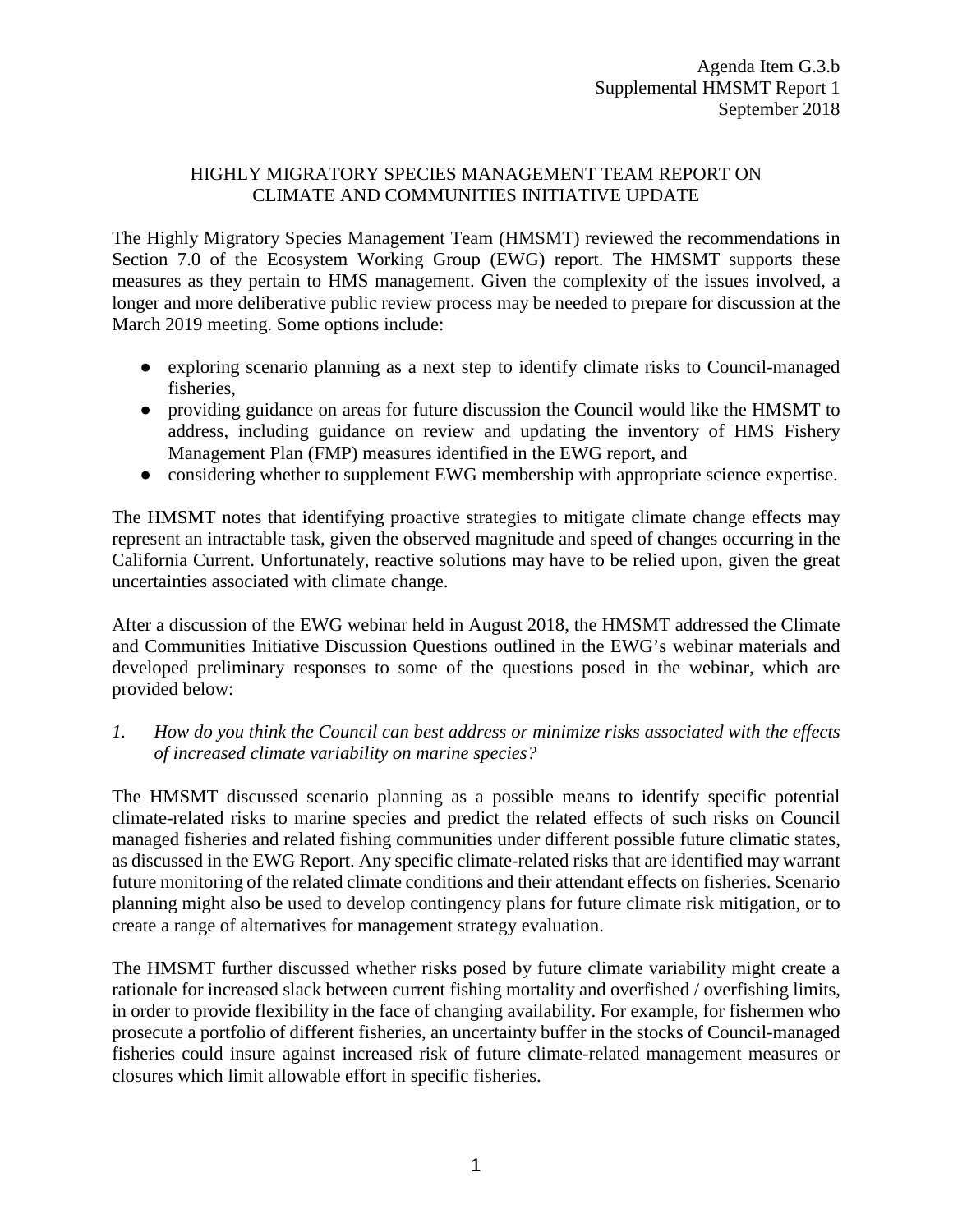- *2. Addressing increased climate variability requires fisheries management that is flexible and adaptable to minimize impacts on the fisheries and associated communities.*
	- *a. What do you see as the biggest constraints to flexible and adaptable management that the Council/NMFS/States could or should address?*

The HMSMT identified inadequate scientific information available to identify appropriate action to address climate impacts and lack of political consensus to support adaptive management of climate impacts as possible constraints.

*b. How far out in time are you thinking when planning and making fishing business, fishery management, or fishery science decisions? A year? 3-5 years? Farther than 10 years?*

If the timing and nature of climate impacts are uncertain, a contingency-planning and preparedness approach may work better than costly current investment to mitigate impacts which may never be realized. A monitoring program coupled with publicly discussed contingency plans to anticipate and address climate impacts could be used to provide readiness to respond to climate impacts should they arise.

*c. Do you know whether your state, tribe, agency, or other organization is doing anything already to address concerns about the potential effects of climate variability? Anything you want to bring to the Council's attention?*

In their report, the EWG identified several efforts by the states and tribes to address concerns from potential effects of climate variability. In addition, the Future Seas project (September 2018 Informational Report 5) aims to identify potential climate impacts on California current futures, including the albacore, swordfish and sardine fisheries. Several similar projects are currently underway within NOAA to identify climate impacts on Council managed fisheries.

- *3. Do you want more flexibility to switch between fisheries? Or, flexibility to change where you fish for the species you target?*
- *4. Did you witness changing ocean, stream, or fishery conditions during our recent, 2014- 2016, El Niño and Marine Heat Wave (Warm Blob) period?*

The albacore distribution appears to have shifted to the Pacific Northwest, likely in part due to warming waters in Southern California. Additionally, presence of warmer-water species, such as hammerhead sharks, wahoo, tropical seabirds, pelagic red crabs, false killer whales, and whale sharks, have been observed off Southern and Central California. Distribution of other species, such as Pacific bluefin tuna, opah, wahoo, and others have also shifted north and/or remained in areas off of California for longer than they have historically. A comprehensive review of faunal changes related to warming ocean conditions in the California Current can be found in Cavole et al. (2016).

5. *Are there climate and fishery issues that are important for your state or tribe, but which are not usually discussed in the Council process? If so, which fisheries and for which state/tribe? How might they play a role in Council actions in the future?*